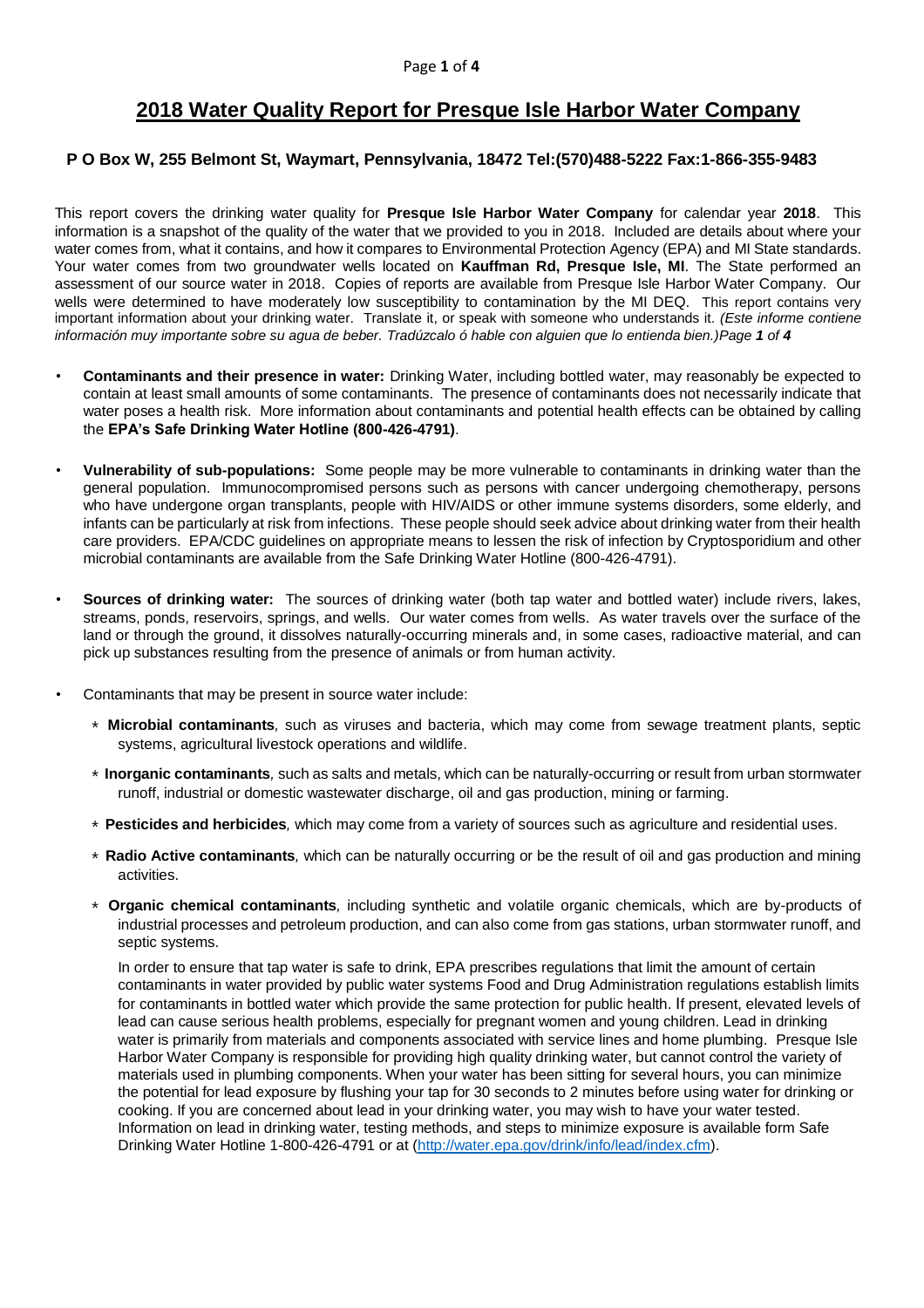### **Water Quality Data**

The table below lists all the drinking water contaminants that we detected during the 2018 calendar year. The presence of these contaminants in the water does not necessarily indicate that the water poses a health risk. Unless otherwise noted, the data presented in this table is from testing done January 1 – December 31, 2018. The State allows us to monitor for certain contaminants less than once per year because the concentrations of these contaminants are not expected to vary significantly from year to year. All of the data is representative of the water quality, but some are more than one year old.

#### **Terms and abbreviations used below:**

- Maximum Contaminant Level Goal (MCLG): The level of a contaminant in drinking water below which there is no known or expected risk to health. MCLGs allow for a margin of safety.
- Maximum Contaminant Level (MCL): The highest level of a contaminant that is allowed in drinking water. MCLs are set as close to the MCLGs as feasible using the best available treatment technology.
- Maximum Residual Disinfectant Level (MRDL): The highest level of a disinfectant allowed in drinking water. There is convincing evidence that addition of a disinfectant is necessary for control of microbial contaminants.
- Maximum Residual Disinfectant Level Goal (MRDLG): The level of a drinking water disinfectant below which there is no known or expected risk to health. MRDLGs do not reflect the benefits of the use of disinfectants to control microbial contaminants.
- N/A: not applicable ND: not detectable at testing limit ppb: parts per billion or micrograms per liter ppm: parts per million or milligrams per liter pCi/l: picocuries per liter (a measure of radioactivity). RAA: Running Annual Average
- Action Level (AL): Concentration of a contaminant which, if exceeded, triggers treatment or other requirements a water system must follow.

| <b>Regulated</b><br><b>Inorganic</b><br><b>Contaminants</b> | <b>MCL</b> | <b>MCLG</b> | <b>Our Water</b> | <b>Sample Date</b> | <b>Violation</b><br>Yes / No | <b>Typical Source of Contaminants</b>   |
|-------------------------------------------------------------|------------|-------------|------------------|--------------------|------------------------------|-----------------------------------------|
| Arsenic (ppb)                                               | 10         | 0           | Not Detected     | 05/25/2011         | <b>No</b>                    | Erosion of natural deposits, runoff.    |
| Nitrate (ppm)                                               | 10         | 0.4         | Not Detected     | 09/18/2018         | No                           | Erosion of natural deposits             |
| Nitrite (ppm)                                               |            | 0.05        | Not Detected     | 09/18/2018         | <b>No</b>                    | Erosion of natural deposits             |
| Fluoride (ppm)                                              | 4.0        | 0.1         | 1.3              | 09/18/2018         | <b>No</b>                    | Erosion of natural deposits             |
| Barium (ppm)                                                | ົ          | 0.01        | 0.03             | 05/25/2011         | No                           | Erosion of natural deposits, discharge. |

#### **Samples Collected at the Well House:**

| <b>Chemical</b><br><b>Contaminants</b> | <b>MCL</b> | <b>MCLG</b> | <b>Our Water</b> | <b>Sample Date</b> | <b>Violation</b><br>Yes / No | <b>Typical Source of Contaminants</b> |
|----------------------------------------|------------|-------------|------------------|--------------------|------------------------------|---------------------------------------|
| Pesticides (ppm)                       | 0.005      | 0.001       | Not Detected     | 04/10/2014         | No                           | Pesticide runoff.                     |
| Herbicides (ppm)                       | 0.07       | 0.001       | Not Detected     | 04/10/2014         | <b>No</b>                    | Herbicide runoff.                     |
| Carbamates (ppm)                       | 0.2        | 0.0005      | Not Detected     | 04/14/2014         | No                           | Insecticide runoff.                   |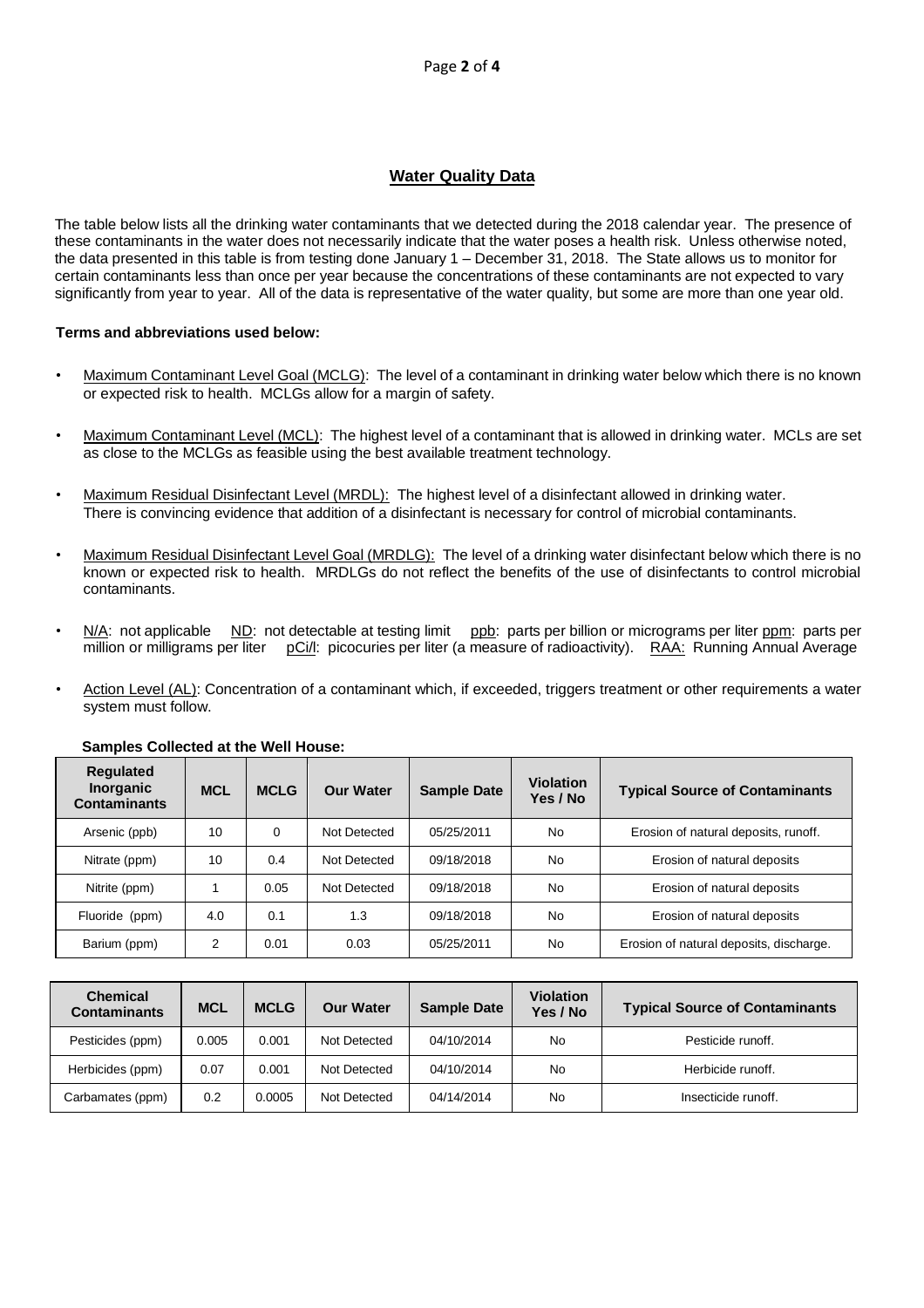| <b>Radionuclides</b> | <b>MCL</b> | <b>MCLG</b> | <b>Our Water</b> | <b>Sample</b><br>Date | <b>Violation</b><br>Yes / No | <b>Typical Source of</b><br><b>Contaminants</b> |
|----------------------|------------|-------------|------------------|-----------------------|------------------------------|-------------------------------------------------|
| Radium-226 (pCi/l)   | 2.5        | 0           | Not Detected     | 09/08/2015            | No                           | Erosion of natural deposits, runoff.            |
| Radium-228 (pCi/l)   | 2.5        | 0           | Not Detected     | 09/08/2015            | No                           | Erosion of natural deposits, runoff.            |
| Gross Alpha (pCi/l)  | 15         | 15pCi/l     | 2.85             | 07/09/2012            | No                           | Erosion of natural deposits, runoff.            |

| <b>Unregulated Chemical</b><br>Contaminants <sup>1</sup> | <b>Our Water</b> | <b>Sample Date</b> | <b>Violation</b><br>Yes / No | <b>Typical Source of Contaminants</b> |
|----------------------------------------------------------|------------------|--------------------|------------------------------|---------------------------------------|
| Sodium (ppm)                                             | 38               | 09/18/2018         | N/A                          | Erosion of natural deposits, runoff.  |
| Sulfate (ppm)                                            | 67               | 09/18/2018         | N/A                          | Erosion of natural deposits, runoff.  |
| Chloride (ppm)                                           | 38               | 09/18/2018         | N/A                          | Erosion of natural deposits, runoff.  |
| Iron (ppm)                                               | 0.3              | 09/18/2018         | N/A                          | Erosion of natural deposits, runoff.  |

<sup>1</sup> Unregulated contaminants are those for which EPA has not established drinking water standards. Monitoring helps EPA to determine where certain contaminants occur and whether it needs to regulate those contaminants. 2015 hardness as CaCO3 tested 300 mg/L.

#### **Samples Collected in the Distribution System:**

| <b>Contaminants</b><br>Subject to an<br><b>Action Level</b> | <b>Action Level</b> | <b>Our Water</b>             | <b>Sample Date</b> | Number of<br><b>Samples</b><br><b>Above AL</b> | <b>Typical Source of</b><br><b>Contaminants</b>                                                                    |
|-------------------------------------------------------------|---------------------|------------------------------|--------------------|------------------------------------------------|--------------------------------------------------------------------------------------------------------------------|
| Lead $(ppb)^2$                                              | $AL = 15$ ppb       | 1.0 ppb $90th$<br>percentile | 09/15/2015         | None                                           | Corrosion of household<br>plumbing systems; Erosion of<br>natural<br>deposits                                      |
| Copper (ppb) $2$                                            | $AL=1300$ ppb       | 55 ppb $90th$<br>percentile  | 09/15/2015         | None                                           | Corrosion of household<br>plumbing systems; Erosion of<br>natural<br>deposits; Leaching from wood<br>preservatives |

<sup>2</sup>90 percent of the samples collected were at or below the level reported for our water.

| <b>Microbial</b><br><b>Contaminants</b> | <b>MCL</b>                                                                                              | <b>MCLG</b> | <b>Positive</b><br><b>Samples</b> | <b>Violation</b><br>Yes / No | <b>Typical Source of</b><br><b>Contaminants</b> |
|-----------------------------------------|---------------------------------------------------------------------------------------------------------|-------------|-----------------------------------|------------------------------|-------------------------------------------------|
| <b>Total Coliform</b><br>Bacteria       | positive monthly sample<br>(5% of monthly samples positive)                                             |             | None                              | No                           | Naturally present in the<br>environment         |
| Fecal Coliform and<br>E. coli           | Routine and repeat samples are<br>total coliform positive, and one is<br>also fecal or E. coli positive | $\Omega$    | None                              | No                           | Human and animal fecal waste                    |

Monitoring and Reporting Requirements: The State and USEPA requires us to test our water on a regular basis to ensure its safety. Presque Isle Harbor Water Company met all monitoring and reporting requirements for 2018. We will update this report annually and will keep you informed of any problems that may occur through the year as they happen. For more information about your water, or the contents of this report, contact Presque Isle Harbor Water Company at (570) 488-5222. For more information about safe drinking water, visit the USEPA at www.epa.gov/safewater/.

You may also contact the water company via email at chad@pihwtr.com. Thank you and have a great day.